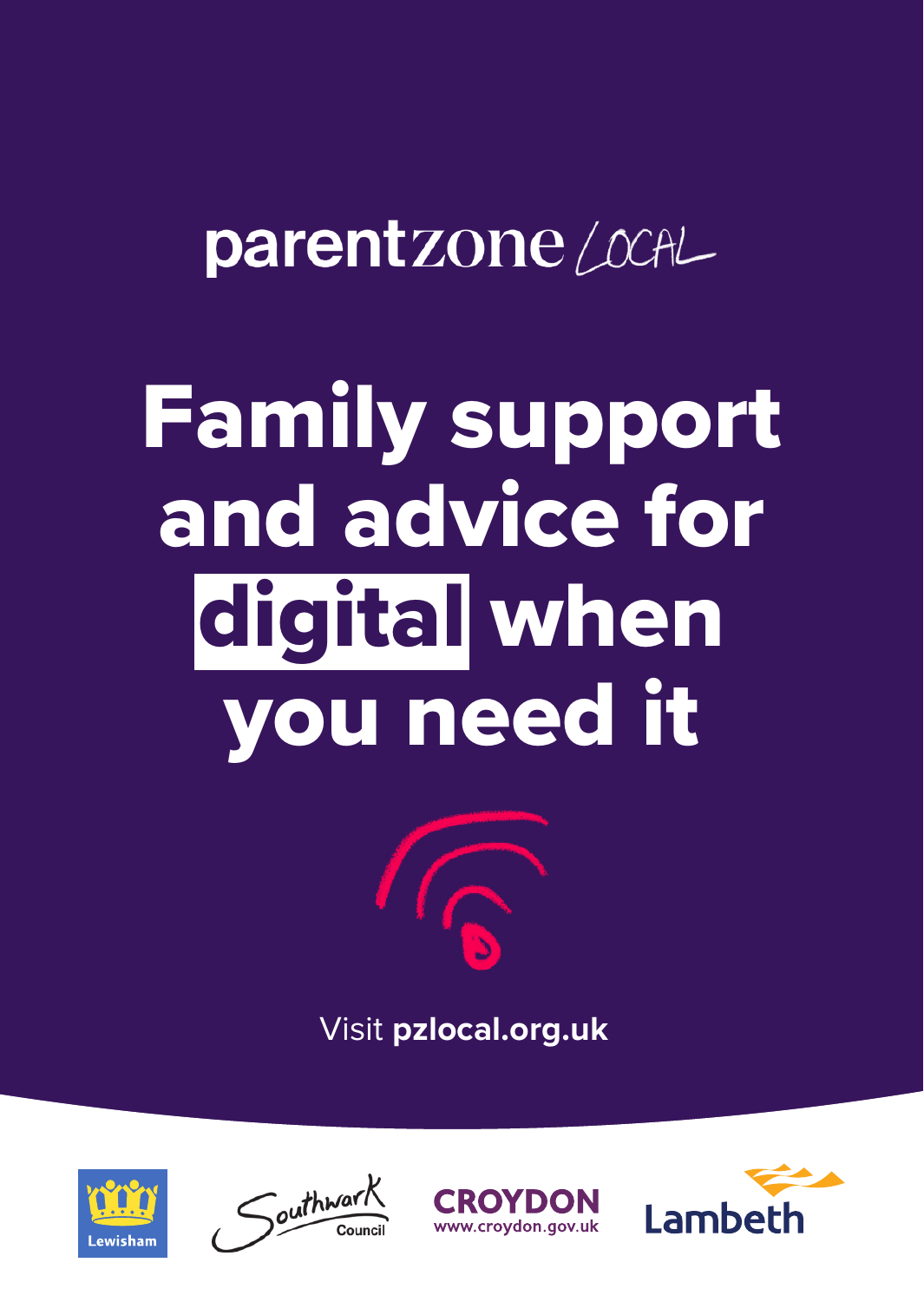### Got a parenting question about tech?

**Don't worry – we can help.**

Parent Zone Local has a team of expert local professionals who can give you personalised advice for issues related to digital.

Maybe you need to talk to someone about something that you are finding difficult – but are not sure how to approach it.

Your local guide can help you decide what resources might work for you – and find ways to get the most of everything technology has to offer.

Visit the Parent Zone Local website to contact your local guide. You can even arrange a call with our expert team who can help you find solutions.

**Email localsupport@parentzone.org.uk**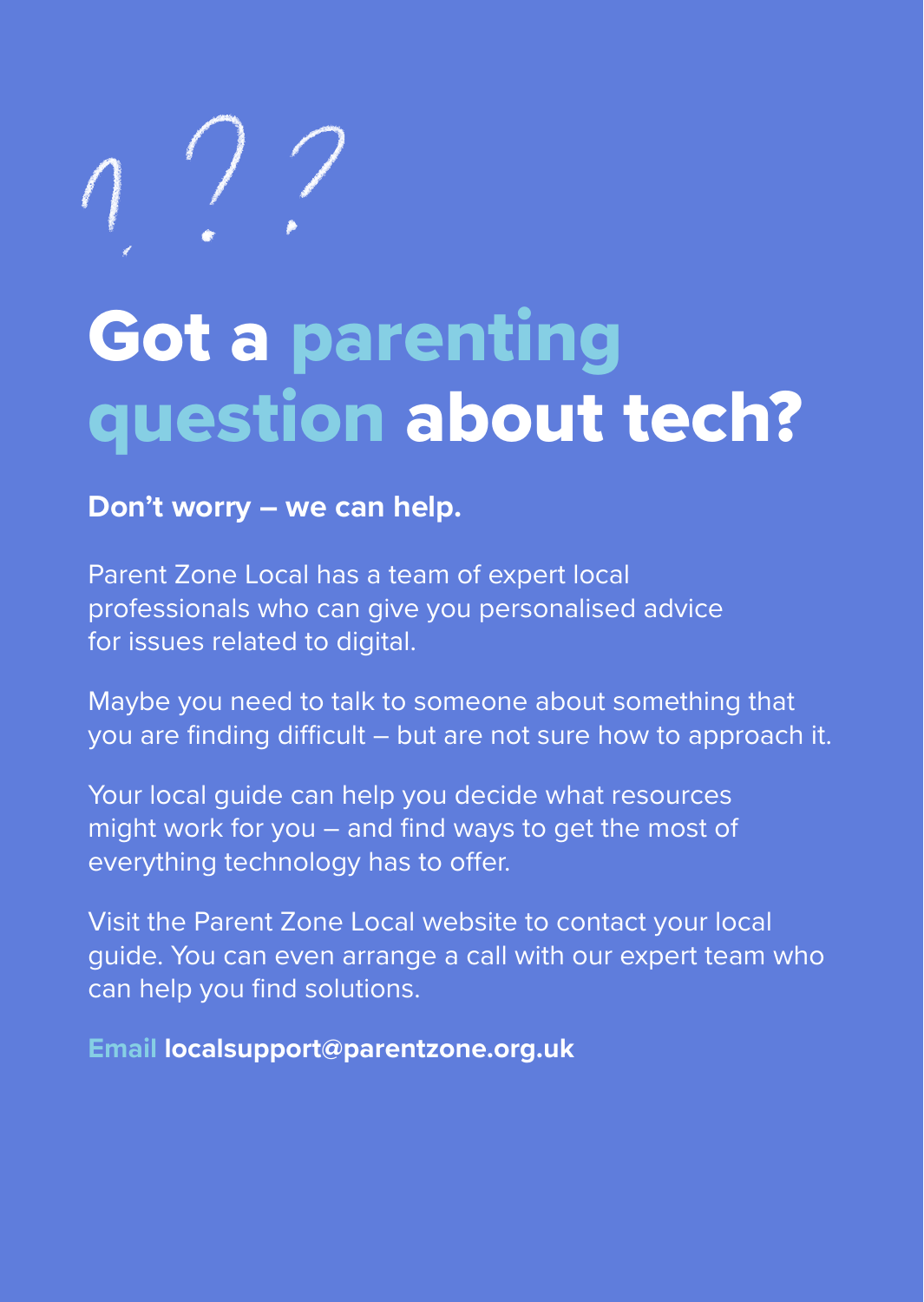# Discover something new today

#### **Be Internet Legends**

Join live YouTube internet safety parent events, in partnership with Google.

#### **Digiworld**

Explore a online world with your child, with challenges, advice and tips.

#### **Ollee**

Discover a wellbeing advice app for children – boosting family conversations about feelings.

#### **Resilient Families**

Learn a new parenting approach with a digital resilience training course for parents.

#### **Tech Tips**

Easy-to-read parent guides to the most popular apps and issues like screen time.

#### **Your Digital Family**

Fun families activities to share your online worlds, in partnership with Facebook.

Find these and more at **pzlocal.org.uk**